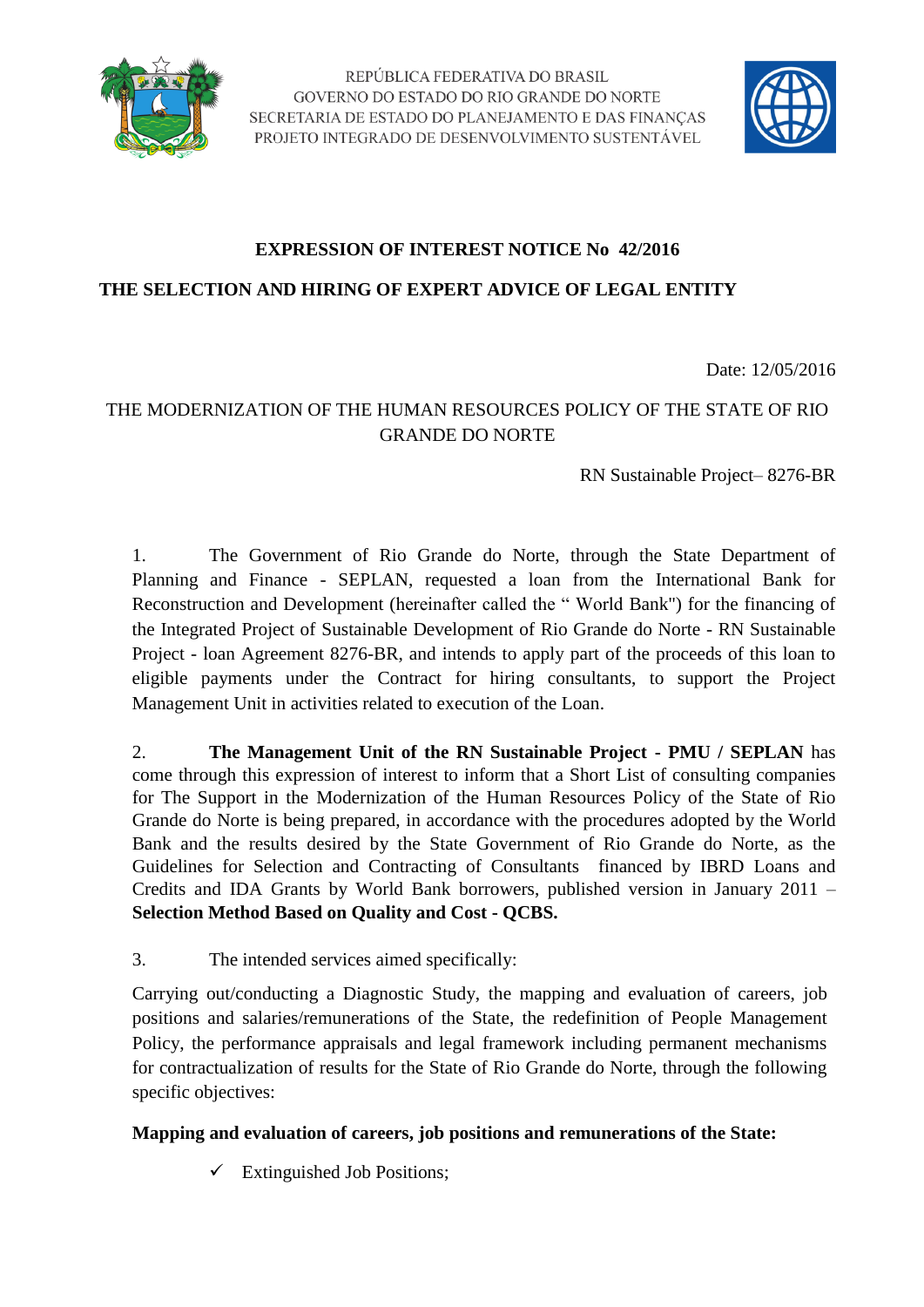

REPÚBLICA FEDERATIVA DO BRASIL GOVERNO DO ESTADO DO RIO GRANDE DO NORTE SECRETARIA DE ESTADO DO PLANEJAMENTO E DAS FINANCAS PROJETO INTEGRADO DE DESENVOLVIMENTO SUSTENTÁVEL



- Related Job Positions;
- $\checkmark$  Creating and/or updating of Careers Path;
- $\checkmark$  Compatible Remuneration with the career and job positions.
- **Redefinition of People Management Policy;**
- $\checkmark$  Management by competence or meritocracy;
- $\checkmark$  Training/empowerment Plan and Continuous Improvement;
- $\checkmark$  Quality of live and at work.

 **The Elaboration of the Guidelines for the regulation of Probationary Period;**

 **The Structuring of the Instruments/tools for the assessment of the performance by competences and results;**

 **The Reviewing and Updating of the Legal Framework on the People Management Policy;**

### **Definition of the permanent mechanisms of contratualization/contracting of results in accordance with the new People Management Policy.**

4. The Eligible Companies that are interested in providing the services must express interest by means of correspondence accompanied by/together with information demonstrating the experience and expertise required to perform the services, attesting/showing technical capacity gleaned from conducting similar studies/services that have been completed and containing at least the following information:

|     | <b>GUIDELINES/CRITERIA</b>                              | <b>TYPE</b>    | <b>POINTS</b><br>$(M\acute{A}X.)$ |
|-----|---------------------------------------------------------|----------------|-----------------------------------|
|     |                                                         |                |                                   |
| 1.  | <b>BASIC REQUIREMENTS</b>                               |                |                                   |
| 1.1 | Proven Experience in consulting in the area on the      | Eliminatory    |                                   |
|     | people management                                       |                |                                   |
| 2.  | <b>GENERAL QUALIFICATIONS</b>                           |                |                                   |
| 2.1 | Experience in the preparation of people management      | Eliminatory    | 30                                |
|     | policy for the public sector                            | and            |                                   |
|     |                                                         | Classificatory |                                   |
| 3.  | <b>SPECIFIC QUALIFICATIONS</b>                          |                |                                   |
| 3.1 | Experience in structuring the Career Path/job positions | Classificatory | 30                                |
|     | Plans, Career and remunerations/salaries for public     |                |                                   |
|     | servants                                                |                |                                   |
| 3.2 | Experience in mapping the skills/competencies and in    | Classificatory | 20                                |
|     | the planning of the performance management policy       |                |                                   |
| 3.3 | Experience in the elaboration of capacity building      | Classificatory | 20                                |
|     | strategies and development of human resources           |                |                                   |